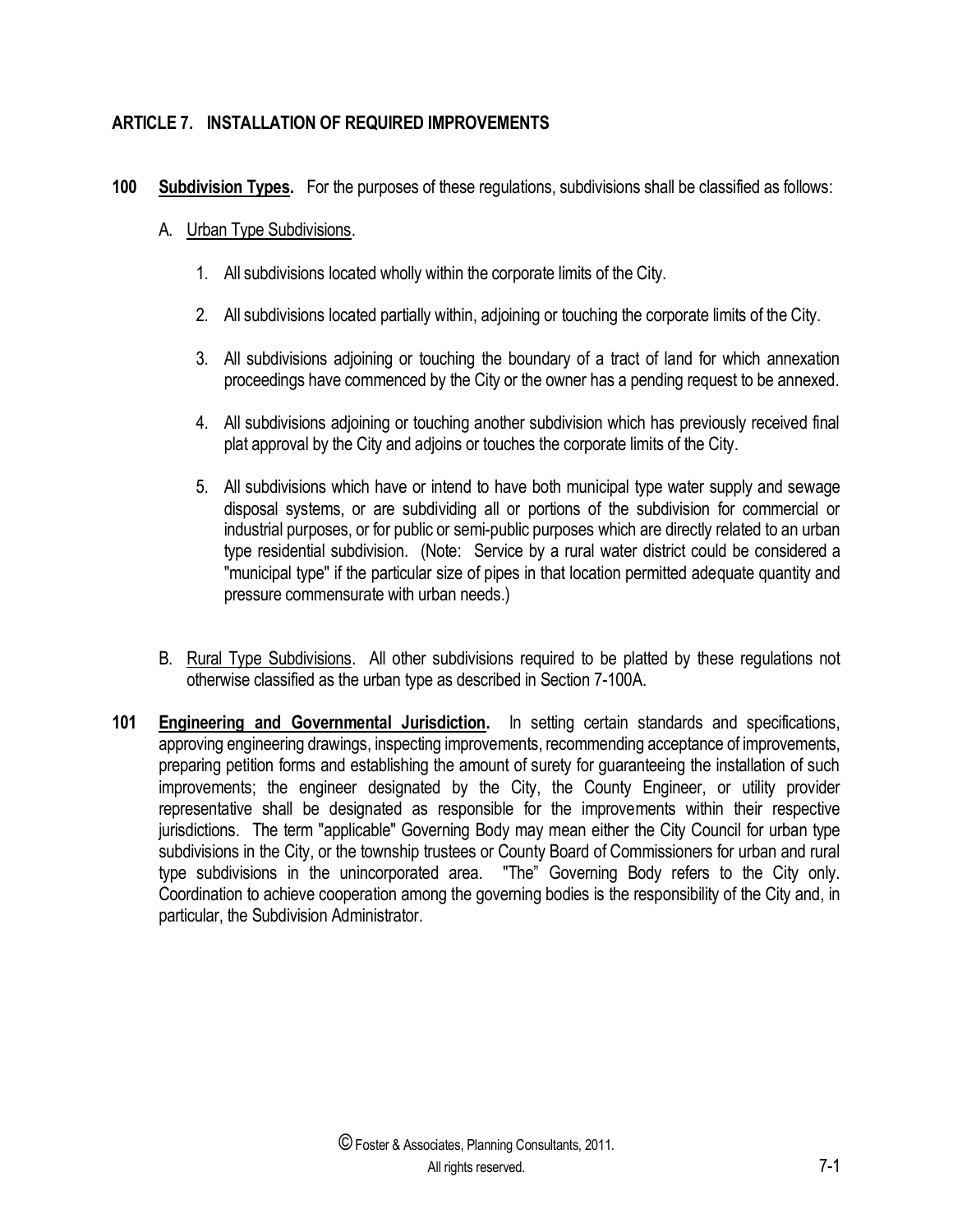- **102 Required Improvements.** As a condition to final plat acceptance, the subdivider of a proposed subdivision shall be responsible to install or, in cooperation with governmental bodies and utility companies, cause to be installed the following necessary facilities and improvements as listed below. The design and installation of such facilities and improvements shall include such sizing of pipes and extensions of streets as may be deemed desirable within the subdivision to facilitate development of adjacent land. All requirements are applicable to both urban and rural- type subdivisions as defined in Section 7-100 unless specifically described otherwise.
	- A. All streets, alleys, curbs, gutters and street drainage facilities in urban type subdivisions shall be constructed in accordance with established City standards. All urban type streets shall be constructed of concrete, asphalt or asphaltic concrete and no gravel or sanded roadways shall be constructed. All roadways in rural type subdivisions shall be constructed in accordance with standards established by the County Engineer with gravel or sanded surface and no other materials such as oiled surface, macadam or similar materials shall be used. If other than gravel or sanded surface materials are particularly required, urban construction standards as described above shall apply. To accommodate any future improvements in both urban and rural areas, the entire right-of-way of collector and local streets and roadways shall be graded to match the level of the road surface. All stumps, trees that cannot be saved, boulders and similar items shall be removed from such right of way. In the unincorporated area, streets and roadways are subject to final acceptance by the applicable township trustees or the County.
	- B. A storm drainage system shall be provided, separate and independent of the sanitary sewer system, meeting all of the specifications and requirements of the City in urban type subdivisions or the County Engineer in rural types. Such storm drainage system shall be connected to any existing storm sewer system, where available, or if such connection is not available, other adequate means for the discharge of such storm water including the use of detention ponds shall be provided by the subdivider into the nearest major water channel. If it is determined that adequate drainage can be accomplished by a natural drainage way across private property, a drainage easement may be required; however, any initial channelization is the responsibility of the subdivider and continued maintenance the responsibility of the adjacent property owner(s). **\***
	- C. Sidewalks shall be constructed in accordance with standards set by the City in urban type subdivisions under the following conditions: (Also, see Section 6-109E for pedestrian ways.)
		- 1. Sidewalks may be required on one or both sides of the street when needed to service pedestrian traffic flow leading to schools, parks, shopping areas or places of public assembly and where heavy traffic would warrant sidewalks for safety purposes. Sidewalks may also be required in residential areas where the lot frontage is less than 250 feet. Sidewalks shall be required to extend or complete connecting links in the sidewalk system.

 $\overline{\phantom{a}}$ 

**<sup>\*</sup> Note:** When required by the Kansas Department of Health and Environment, non-point source storm water permit applications must be filed before construction begins under the National Pollution Discharge Elimination System (N.P.D.E.S.).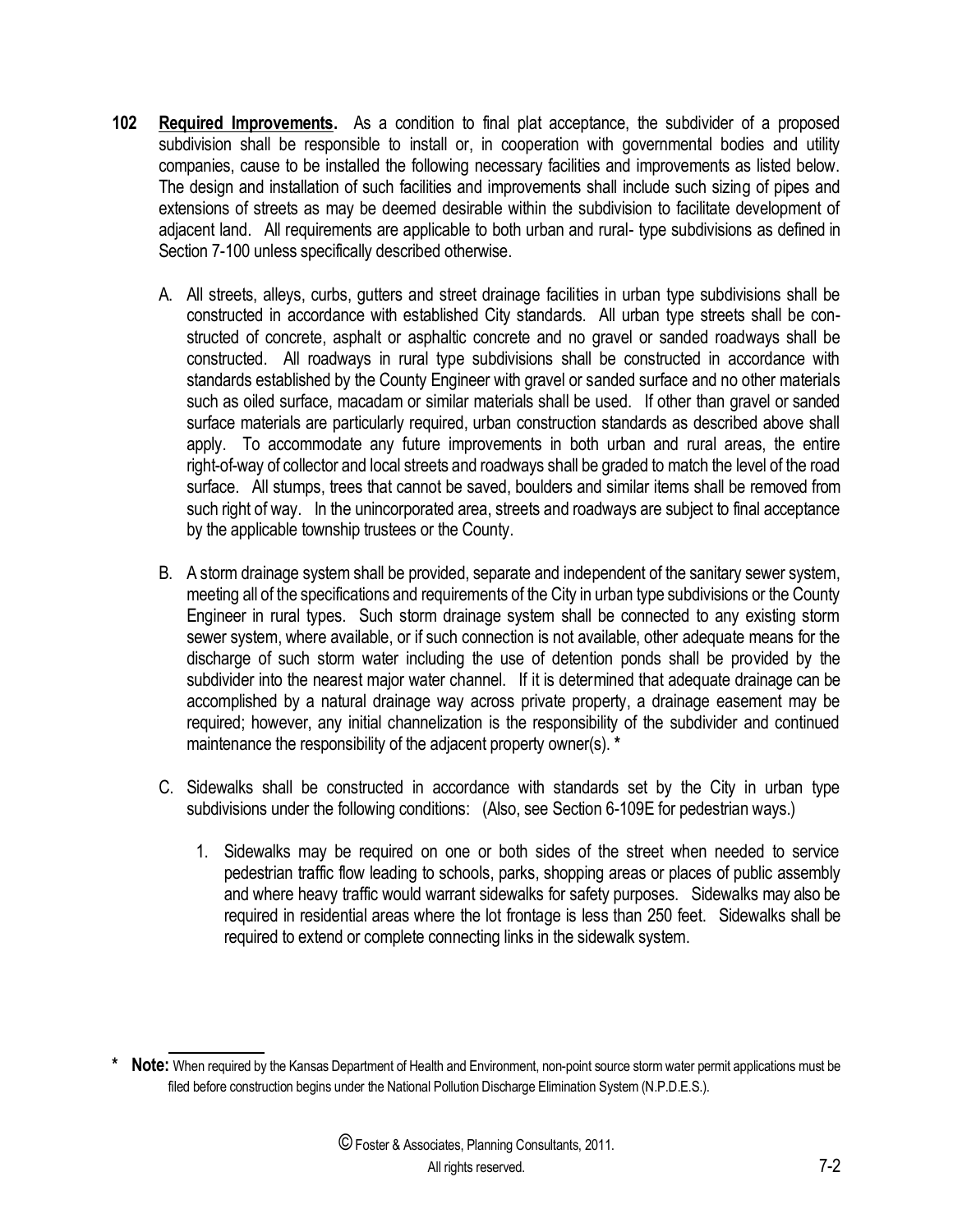- 2. In general, sidewalks shall be constructed with the inside edge of the sidewalk one foot outside the property line, except in the central business district.
- 3. All sidewalks shall provide handicap access in conformity with K.S.A. 58-1301 et seq. and the federal Americans with Disabilities Act of 1990, 42 USCA 12101, as may be amended.
- D. Street signs shall be installed in accordance with specifications set by the applicable Governing Body subject to the standards of the Manual of Uniform Traffic Control Devices as adopted by the Secretary of the Kansas Department of Transportation and endorsed by the Federal Highway Administrator. (See K.S.A. 8-2003 for sign manual.)
- E. Wherever a municipal-type water supply system or its equivalent is required to be constructed by these regulations, such construction shall be in accordance with the standards and requirements set by the applicable agency supplying the water. In all other areas, a water supply shall be provided which meets the standards of the County sanitary code. In those areas where there is a municipal type water supply system, mains shall be of such size as to support the use of fire hydrants as required by Section 7-102F.
- F. Fire hydrants of the type and quality specified by City standards, but not less than the minimum standards of the National Fire Protection Association (NFPA), shall be provided wherever there shall be constructed a municipal type water supply system. Such hydrants shall be subject to the inspection and approval of the applicable Fire Chief.
- G. Sanitary Sewer Systems.
	- 1. Wherever sanitary sewers are to be installed as required by these regulations, such sewers are to be constructed in accordance with standards set by the City subject to the regulations of the Kansas Department of Health and Environment.
	- 2. Wherever septic tank systems or wastewater lagoons are to be used for sewage disposal on individual lots, the determination of the suitability of the lot(s) and the standards for installation and inspection of such facilities shall be governed by the County sanitary code.
- H. Underground wiring in residential subdivisions, unless found to be unfeasible, is required for electric power, street lights and telephone service in urban type subdivision, except:
	- 1. For lines rated over 12,000 volts;
	- 2. Appurtenance serving such lines which may be mounted on the ground, such as transformers, transformer pads, telephone service pedestals and street light poles; or
	- 3. For those proposed subdivisions or replats of existing subdivisions located in areas which presently have an overhead type utility distribution system.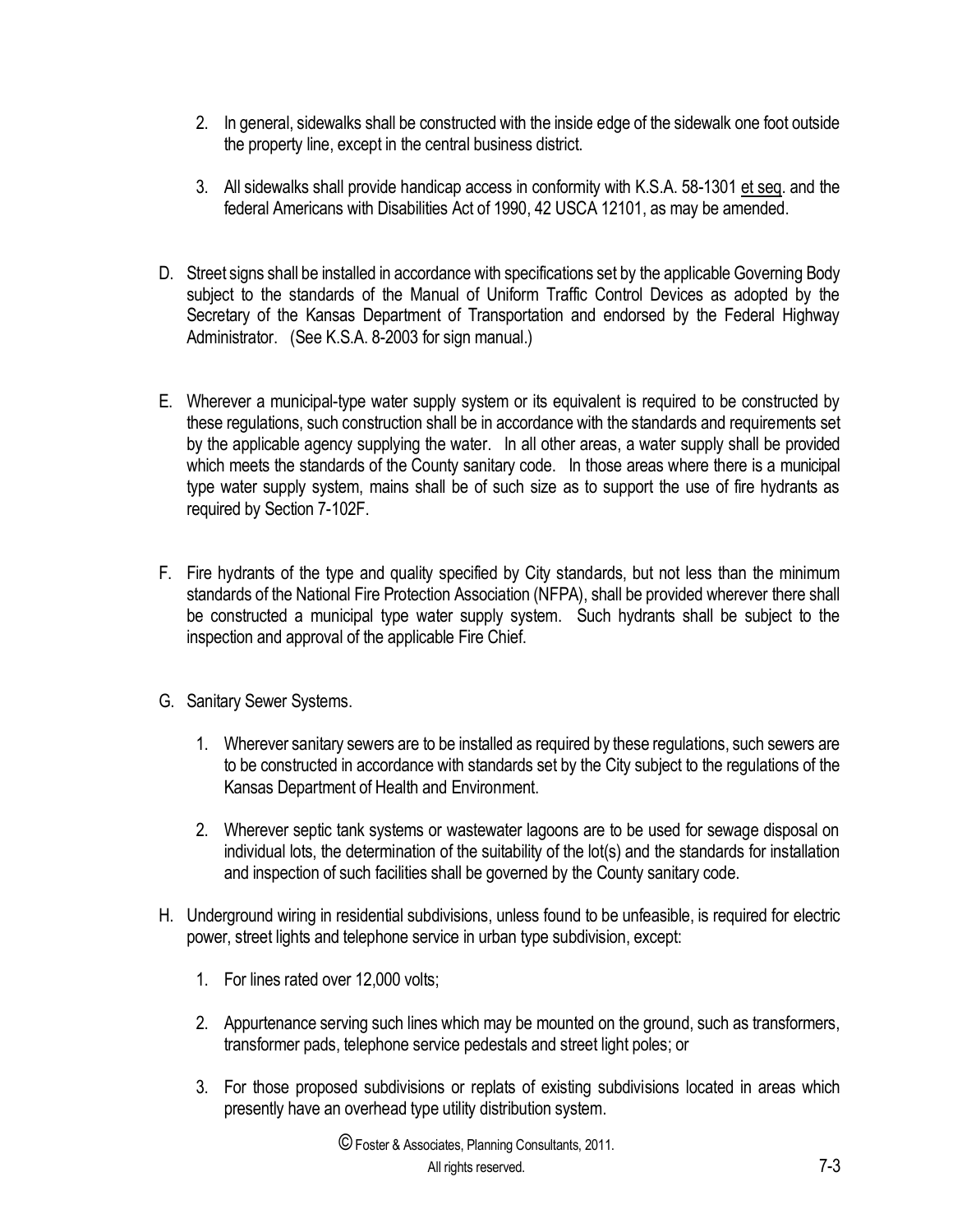All such installation shall be under contract with the applicable utility provider. Cable television, if installed, shall be placed underground in accordance with the above requirements. Where telephone, electric, street lights and gas lines are placed underground entirely throughout a subdivision, conduits or cables shall be placed within easements or dedicated public ways in a manner which will not conflict with other underground services. Further, all transformer boxes shall be located so as not to be unsightly or hazardous to the public.

Nothing in this section shall be construed as requiring underground installation of lines beyond the boundaries of the area contained in the preliminary plat.

All utility lines for telephone and electric service, when carried on overhead poles in other than the above urban type subdivision, shall be placed in rear lot line easements or designated side lot line easements.

- I. If screening of public or private areas is to be required, a screening plan of landscaping and/or fencing shall be prepared and approved by the Planning Commission and such screening installed. (See Section 2-102 for definition of SCREENING.)
- J. Monuments as shown on the final plat shall be placed at all central points such as block corners, angle points, points of curves in streets and as may be required by the applicable engineer. Monuments shall be made of iron pipes (minimum inside diameter of one-half inch) or solid steel rods, e.g., rebars which are not less than one-half inch in outside diameter and not less than 24 inches in length and affixed with a plastic or metal cap which identifies the registration number of the surveyor in responsible charge. All monuments shall be securely placed and set in such a manner that the top of the monument shall be at grade ground level. If cultivation of the land for farming purposes is anticipated, monuments may be lowered nine inches below grade ground level. Bench marks may also be required of such material, size and length as may be approved by the applicable engineer. (See Section 2-102 for definitions of BENCH MARK and MONUMENT and Sections 5-101 D and E for monuments and bench mark(s) to be shown on the final plat.)
- K. Whenever existing sanitary or storm water sewers, water lines, drainage channels, culverts, underground or overhead electric and communication lines, gas lines, pipe lines, transmission lines are required to be relocated due to the subdivision or construction of improvements required as a condition of approval of the subdivision and in the event such was not known at the time of subdivision approval for any reason, the costs of such relocation shall be the sole responsibility of the subdivider.
- L. Where required, applicable measures will be taken during construction to minimize soil erosion and sedimentation by wind or water. Conservation standards shall be adhered to which have been adopted by the County Conservation District.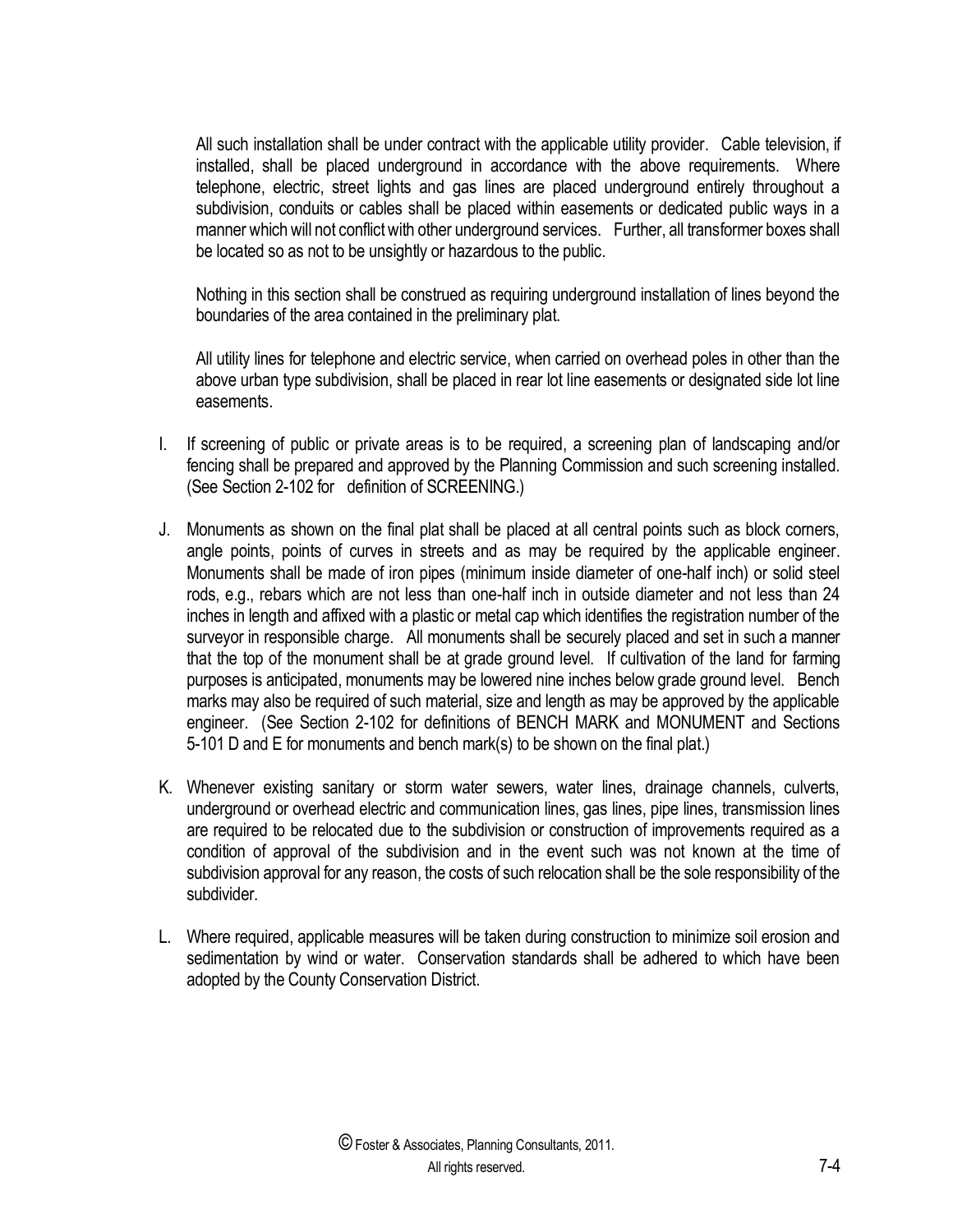## **103 Exceptions for Existing Improvements.**

- A. Where the proposed subdivision is a resubdivision or concerns an area presently having any or all required improvements as set out in Section 7-102 and where such improvements meet the requirements of said section and are in good condition as determined by the applicable Governing Body, no further provision need be made by the subdivider to duplicate such improvements. Where such existing improvements, however, do not meet the requirements, the subdivider shall provide for the repair, correction or replacement of such improvements so that all improvements will then meet the aforesaid requirements.
- B. Where the proposed subdivision is a resubdivision or concerns an area presently abutting or containing any existing public street of less than the minimum required right of way width or roadway width, land shall be dedicated in so far as is possible so as to provide for a minimum street right of way width and an additional roadway pavement meeting the minimum standards as set by these regulations. The applicable Governing Body shall determine what adjustment to make where the aforesaid widenings merge with existing streets which are of smaller width at the boundary of such proposed subdivision. The minimum right of way and roadway width required by these regulations may be reduced to match an existing roadway system if the extension of such roadway is already improved at each end of the roadway in the subdivision.
- **104 Agreement and Guarantees for Installation of Required Improvements**. Except for monuments**,** one of the following methods shall be used by the subdivider to guarantee that improvements required by these regulations can or will be installed in accordance with approved plans and specifications. This does not preclude the possibility that the applicable Governing Body may, at its discretion and in recognition of its financial position, share in the cost of oversized improvements which may benefit other related areas or the municipality-at-large: (See Section 2-102 for definition of HOMEOWNERS' ASSOCIATION.)
	- A. Fiscal sureties may be offered and the following shall apply: (See Section 2-102 for definition of DEVELOPER'S AGREEMENT.)
		- 1. The subdivider shall enter into a **"Developer's Agreement"** with the applicable Governing Body under which the subdivider agrees to install such required improvements. Such agreement shall be conditioned upon the acceptance of the final plat by the applicable Governing Body and filed with the County Register of Deeds.
		- 2. Simultaneously with the execution of the Developer's Agreement provided for in Section 7-104A1, the subdivider shall furnish a corporate completion bond by a firm authorized to do business in Kansas with good and sufficient sureties thereon or a cashier's check, escrow account or irrevocable letter of credit in favor of the applicable Governing Body, in the amount of the estimated cost as approved by the official responsible for setting and enforcing the applicable design and construction standards of the installation of the required improvements. Such financial guarantee shall be conditioned upon the acceptance of the final plat and further conditioned upon the actual completion and satisfactory installation of such required improvements within two years from the date that the final plat is accepted by the Governing Body.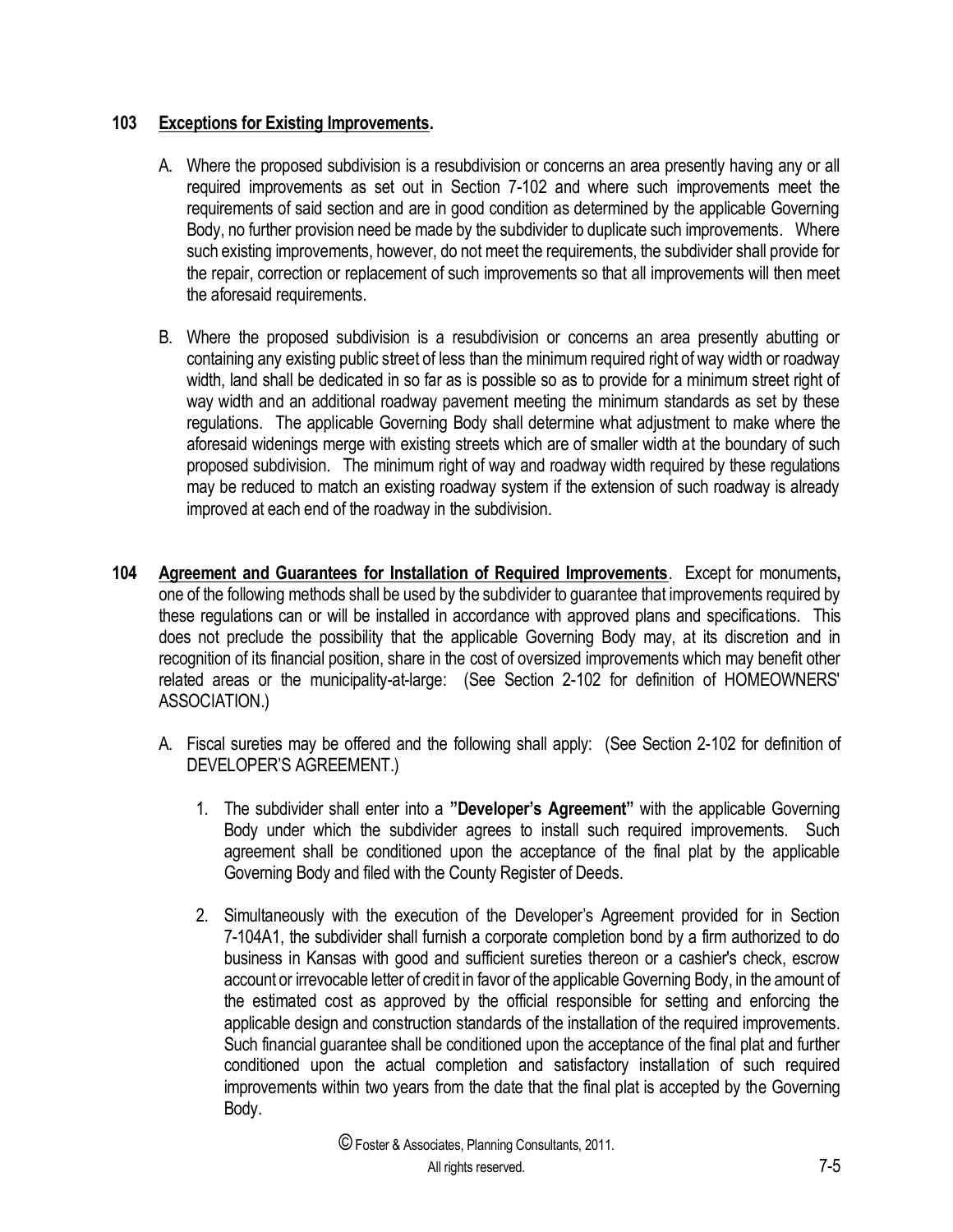- 3. Simultaneously with the execution of the Developer's Agreement provided for in Section 7-104A1, if the subdivider furnishes a corporate completion bond, he or she shall also deposit in escrow with the applicable Governing Body cash in the amount of 15% of the cost of all improvements to be made in accordance with the plans and specifications for required improvements or an equivalent amount in the form of a maintenance bond or other securities that may be deemed sufficient by the applicable Governing Body. If a subdivider furnishes a cashier's check, escrow account or irrevocable letter of credit, 15% of the amount of such guarantees shall be returned by, or held as a deposit in escrow after, the final completion of such improvements. The subdivider shall agree that such deposit in escrow may be held by the applicable Governing Body for a period of 18 months after such improvements are completed for the purpose of:
	- a. Guaranteeing and securing the correction of any defect in material or workmanship furnished for such improvements, latent in character, and not discernible at the time of final inspection or acceptance by the applicable Governing Body; and
	- b. Guarantee against any damage to such improvements by reason of the settling of the ground, base or foundation thereof.

Such escrow agreement shall provide that, as such defects have so developed, that the deposit may be applied by the applicable Governing Body for any amounts incurred correcting such defects; and that the balance of such deposit, if any, held at the end of such 18-month period shall be returned by the applicable Governing Body to the depositor, or paid to the order of the depositor without payment of interest.

- B. Petitions to the applicable Governing Body may be submitted as a means of guaranteeing to such Governing Body the authority to install improvements at such time as they deem appropriate. Petitions may be submitted only when the following conditions exist:
	- 1. The petitions must be valid as may be provided for under Kansas law.
	- 2. The petitions must be approved by the applicable Governing Body concurrently with the acceptance of the final plat.
	- 3. The initiating resolution for such improvement must be adopted by the applicable Governing Body concurrently with the petition approval or as soon thereafter as may be provided by law. The cost of the publication of said resolution shall be born by the subdivider.
	- 4. A certificate signed by the petitioner must be recorded with the County Register of Deeds stating that such petitions have been filed and approved by the applicable Governing Body and that certain land within the plat as described will be liable in the future for special assessment for the required improvements authorized.